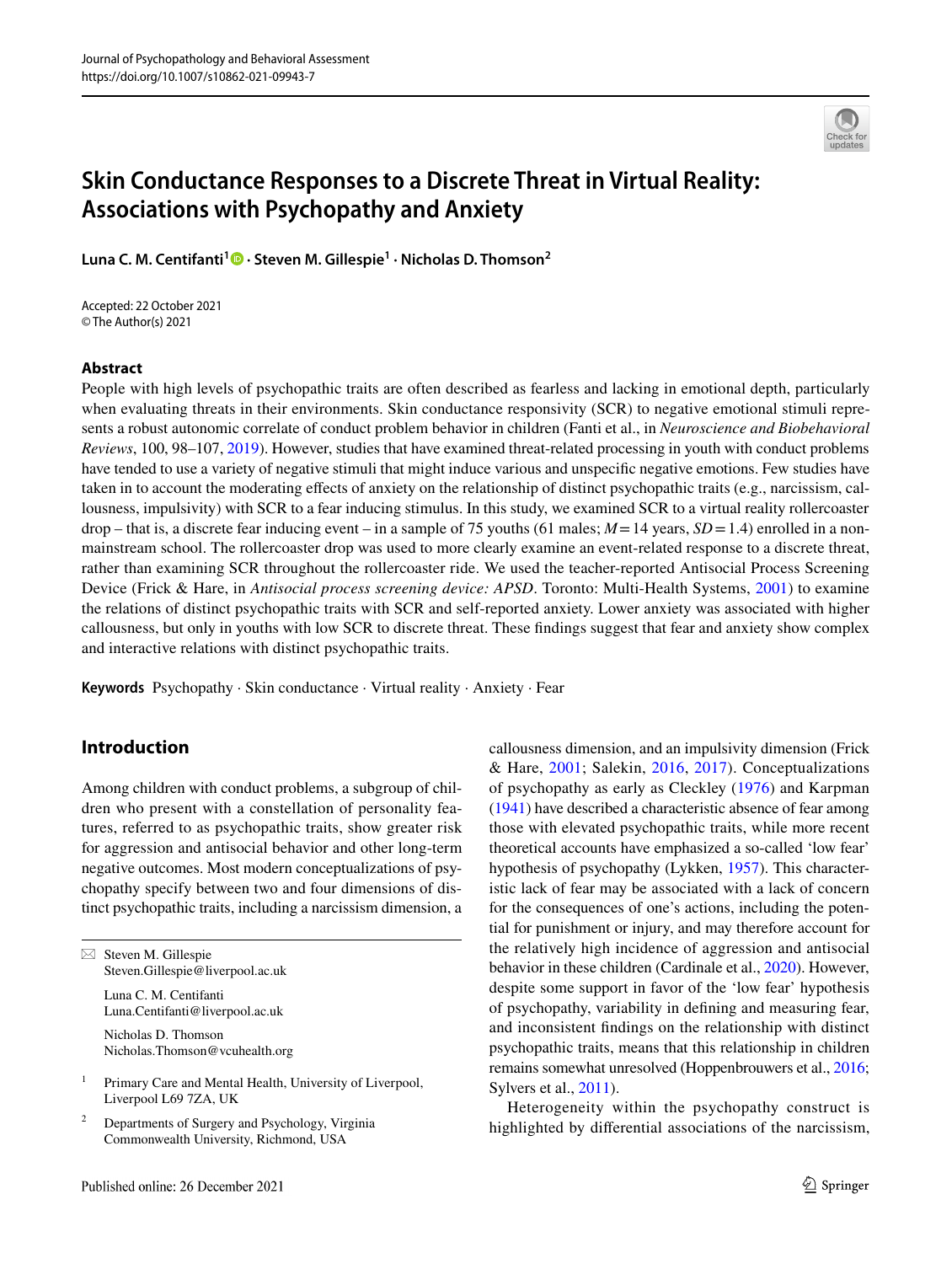callousness, and impulsivity dimensions with an absence of the conscious experience of fear, or reduced autonomic reactivity to threatening or fear-inducing stimuli (Hoppenbrouwers et al., [2016\)](#page-10-6). The method of assessment of fearfulness or fearrelated responding in psychopathy research has varied widely, with the majority of studies focusing on self-reported feelings of fear, the ability to recognize and understand fear in others (e.g., fearful facial expression recognition), or the capacity to form learned aversive associations between a neutral and threatening stimulus (Hoppenbrouwers et al., [2016\)](#page-10-6). However, others have relied on the use techniques for assessing reactivity of the autonomic nervous system (ANS) to a threatening or fear inducing stimulus as an index of 'fearfulness'. Physiological changes that accompany responses to afective stimuli are mediated by the relative actions of the two branches of the ANS: the sympathetic nervous system (SNS), and the parasympathetic nervous system (PNS). Increases in SNS activity are associated with increases in heart rate and greater expenditure of energy, whereas increases in PNS activity are associated with reductions in heart rate and increased conservation of resources. The skin conductance response (SCR) represents an important and reliable indicator of SNS activity. When exposed to stress, a surge of sympathetic activation serves to increase cardiovascular output and skin conductance (Berntson et al., [1991\)](#page-9-2). Importantly, SCRs may vary depending on the nature of the task (Stern et al., [2000\)](#page-11-1), with an increase in SCR indicative of an increase in attention, an increase in emotional arousal (e.g., through an increase in fear, threat, or excitement), or an increase in efortful-control (Critchley, [2002](#page-9-3)). Although some studies have examined associations between distinct psychopathic traits and SCRs to threatening stimuli in adults, very few studies have examined these relationships in children.

Some of the earliest studies of the relationship between psychopathy and SCR to threat in children focused on differences between children categorized as high versus low psychopathy. For example, children who scored highly for psychopathic traits have been found to show reduced electrodermal responses to threatening stimuli compared to children with low psychopathic traits, while correlational analyses suggested that these reductions were driven by higher factor one (narcissistic/callous-unemotional) and total psychopathy scores, but not factor two (impulsivity) scores (Blair, [1999](#page-9-4)). Similar results were also reported in another extreme groups design, this time comparing anticipatory SCRs, where it was again found that children in the high psychopathic traits group showed electrodermal hyporeactivity compared to a control group of children with low psychopathic traits (Fung et al., [2005](#page-10-7)). However, because of diferences in antisocial behavior between groups, it remained unclear whether or not these diferences were attributable to elevated psychopathic traits, or were more simply a refection of diferences in antisociality more generally.

Several more recent studies have built on these early fndings by taking a dimensional approach to understanding the relationship of psychopathic traits with SCR. The majority of these studies have reported reduced SCR in children with higher narcissistic features (variably termed interpersonal or manipulative/deceitful), but not callousness or impulsivity features, during a passive auditory task (Isen et al., [2010](#page-10-8)), during anticipation of signaled white noise bursts (Wang et al., [2012\)](#page-11-2), or during anticipation and in response to aversive stimuli (Wang et al., [2015](#page-11-3)). Moreover, across all three studies, these results were only found in boys, but not girls, suggesting that electrodermal hyporeactivity may represent a biological marker of a manipulative and deceitful orientation in males (Isen et al., [2010;](#page-10-8) Wang et al., [2012,](#page-11-2) [2015\)](#page-11-3).

However, not all studies have revealed consistent fndings. For example, in a sample of 101 young adults, Fanti and colleagues showed that narcissism, but not callousness or impulsivity, was associated with reductions in baseline SCR (Fanti et al., [2017](#page-10-9)). Yet, all of the trait dimensions were unrelated to SCR reactivity (Fanti et al., [2017\)](#page-10-9), suggesting narcissism is related to a dampened resting arousal that does not generalize to dampened reactivity to threat. Contrasting results have also been reported in a comprehensive study of physiological reactivity in 56 juvenile male ofenders, ages 13 to 18 years old, recruited from a juvenile court and detention facility (MacDougall et al., [2019\)](#page-10-10). In this study, narcissism was associated with heightened unsignaled anticipatory SCR, while callousness was associated with smaller unsignaled anticipatory SCR (MacDougall et al., [2019\)](#page-10-10). Neither of these trait dimensions were associated with signaled anticipatory responses, nor signaled or unsignaled reactivity (MacDougall et al.,  $2019$ ); further, there were no significant relations of daring-impulsive or antisocial psychopathic traits with SCR. Thus, taken together with earlier fndings, the pattern of associations between psychopathy dimensions with autonomic reactivity remains relatively unclear.

The studies summarized above varied in terms of assessment of psychopathic traits, with most studies employing measurement tools with a two-factor solution. Although these results are revealing about the relationship of psychopathic with the functioning of the ANS, it is now widely accepted that child psychopathy is composed of three trait dimensions, namely narcissism, callousness, and impulsivity (Frick & Hare, [2001\)](#page-10-1). Further, these studies varied in terms of the measurement of SCR, reporting on anticipatory SCR and event related SCR to a variety of aversive stimuli.

A further dimension that could afect SCRs to threatening stimuli is trait anxiety. Although the relationship of psychopathy with trait anxiety has been shown to vary across diferent psychopathy trait dimensions (Blonigen et al., [2010](#page-9-5)), it is notable that psychopathic traits in adolescent males and females co-occur with anxiety at a higher rate than expected (Kubak & Salekin, [2009\)](#page-10-11). Of importance, fear and anxiety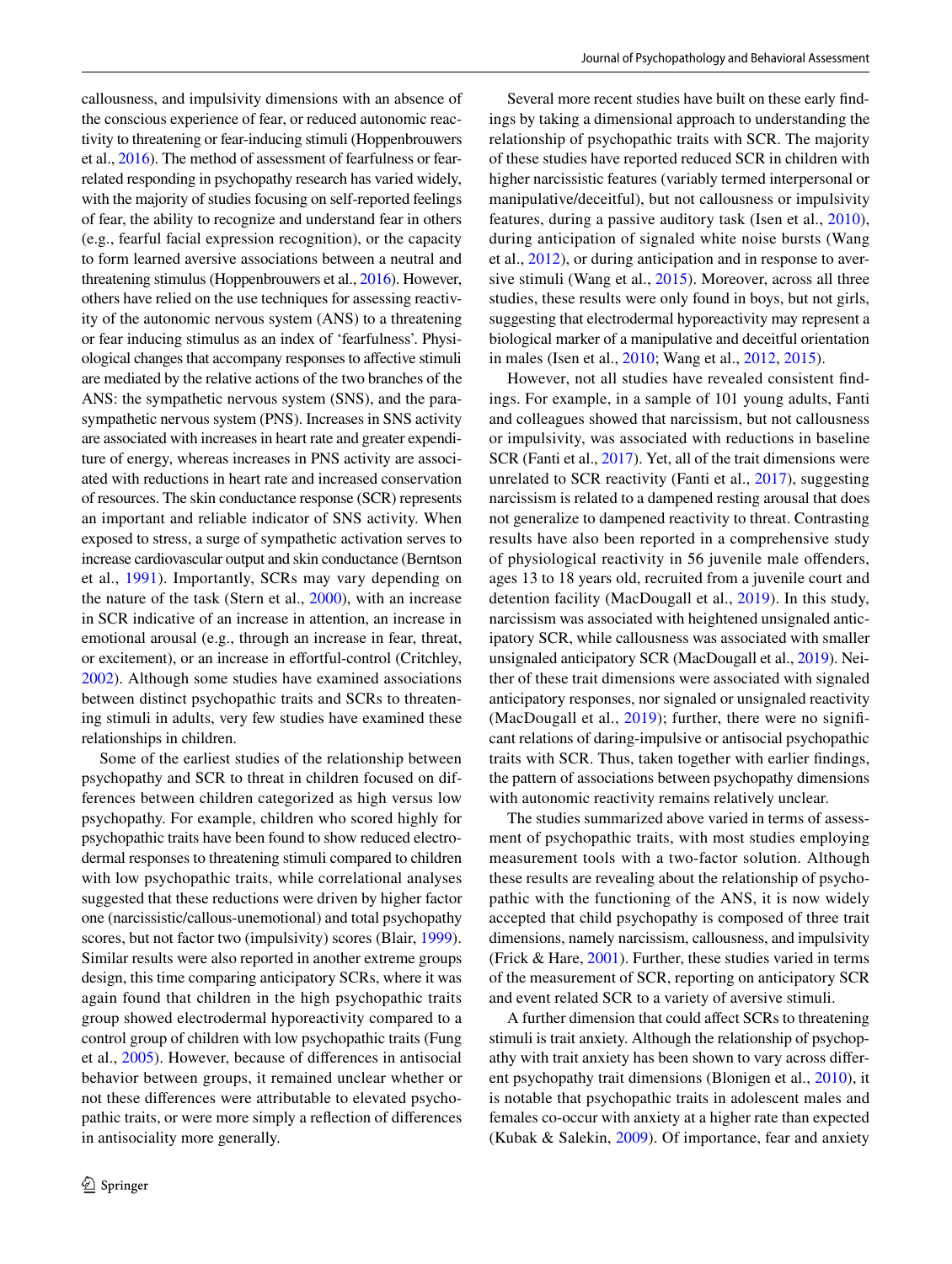are distinguishable at a conceptual and neurobiological level (Sylvers et al., [2011](#page-11-0)), and it is theoretically plausible that they could show opposing relations with a particular psychopathy trait dimension (Gillespie et al., [2015\)](#page-10-12). Thus, it is important to consider not only the diferential relationships of fear and anxiety with psychopathy dimensions, but also whether or not fear and anxiety interact in their relation to psychopathic traits.

## **Current Study**

In this study, we examined whether fear and anxiety act in concert or reciprocally to explain variance in narcissism, callousness, and impulsive psychopathic traits in adolescence. We examined SCR to the discrete event of a rollercoaster drop using virtual reality (VR) in a sample of youths enrolled in a non-mainstream school designated for children with challenging emotional and behavioral difficulties. The rollercoaster drop was used to provide a sudden and fear-inducing event while SCR was used to measure changes in autonomic arousal that were in close temporal proximity to the event. Event-related SCR (which indexes phasic activation) to a discrete threat has been found to be more useful in designating youths with conduct problems than tonic levels of ANS functioning (Fanti et al., [2019](#page-10-0)). We used the teacher-reported Antisocial Process Screening Device (Frick & Hare, [2001](#page-10-1)) to examine the psychopathylinked factors of narcissism, callousness, and impulsivity, and we examined their association with SCR (fear response) and self-reported anxiety. Based on theory and research, we hypothesized that a 'double-dose' of low SCR and low anxiety to the fear-inducing event would be associated with the highest levels of psychopathy. We expected this relationship to be present for both psychopathy-linked narcissism and callousness, but not impulsivity. Indeed, we predicted that higher impulsivity may even be associated with greater SCR to the fear-inducing event and heightened anxiety, consistent with earlier work showing that callousness and impulsivity often show opposing relations with ANS reactivity to threatening stimuli (Benning et al., [2005](#page-9-6); Fanti et al., [2016](#page-10-13), [2017](#page-10-9); Fowles & Dindo, [2006](#page-10-14)), and that disinhibition is associated with heightened anxiety (Derefinko, [2015](#page-9-7)).

## **Method**

#### **Participants**

Seventy-fve adolescents were recruited from social, emotional and behavioral difficulty (EBD) schools. These are non-mainstream schools where there are smaller classes to allow teachers and behavior management specialists to deal with emotional and behavior challenges. Participants were predominantly male (*n*=61), White British (96%), and aged between 11 and 16 ( $M = 14.0$ ,  $SD = 1.4$ ). Based on school records, 23% had lived in care, 34% had a history of abuse, 52% had a diagnosis of Attention Deficit Hyperactivity Disorder (ADHD), 5% had an Autism Spectrum Disorder (ASD), 5% had a diagnosis of depression and a history of self-harm, and 2% had Reactive Attachment Disorder. Participants' legal caregivers gave consent for the young person to take part, and the participant assented to be involved in the study.

## **Procedure**

Ethical approval was given by the psychology subcommittee of the Faculty of Science at the University of Durham. Four schools in the North East of England were included in the recruitment process. Each school varied on recruitment success rate (71%, 87%, 60%, 42%). Information sheets and consent forms were sent home to caregivers, and only those children who had returned a signed consent form were able to participate in the study. The experiment took place in a quiet room within each school. Electrodes were placed on participants skin at the start of the testing session, following the provision of consent. Self-report questionnaires were completed by the participant prior to the experiment to accommodate a stabilization period for the electrodes. Participants completed a 3-min rest period where they were asked to sit still and try to relax. The VR headset was then placed on the participant's head, at which point the child was asked to describe the VR surroundings. This allowed the participant to become familiar with the surroundings (e.g., sitting on a roller coaster) and provided confrmation that the participant could see the display. The roller coaster lasted for 90 s. Next, participants were introduced to a control resting condition, which was a sunny garden set in Tuscany, Italy. Participants were asked to sit still and relax for 3 min. Participants wore headphones during the roller coaster and control condition. All participants received a chocolate bar for completing the study. The form tutor (home-room teacher) for each participant was asked to complete the measure of psychopathic traits. Form tutors typically have the most contact with their tutees and would receive behavior reports from other staf. We considered that these tutors were therefore best placed to provide a reliable assessment.

**Skin Conductance Response** In order to measure skin conductance, two Ag–AgCl electrodermal conductance electrodes were attached to the two middle phalanges of the non-dominant hand. Isotonic gel was applied prior to the Velcro adhesive collars being secured. Data were recorded using Biopac MP150 with BioNomadix module transmitter (MP150-BIOPAC Systems Inc., Goleta, CA), and sampled at 500 Hz. Data were reduced to 250 Hz and analyzed ofine,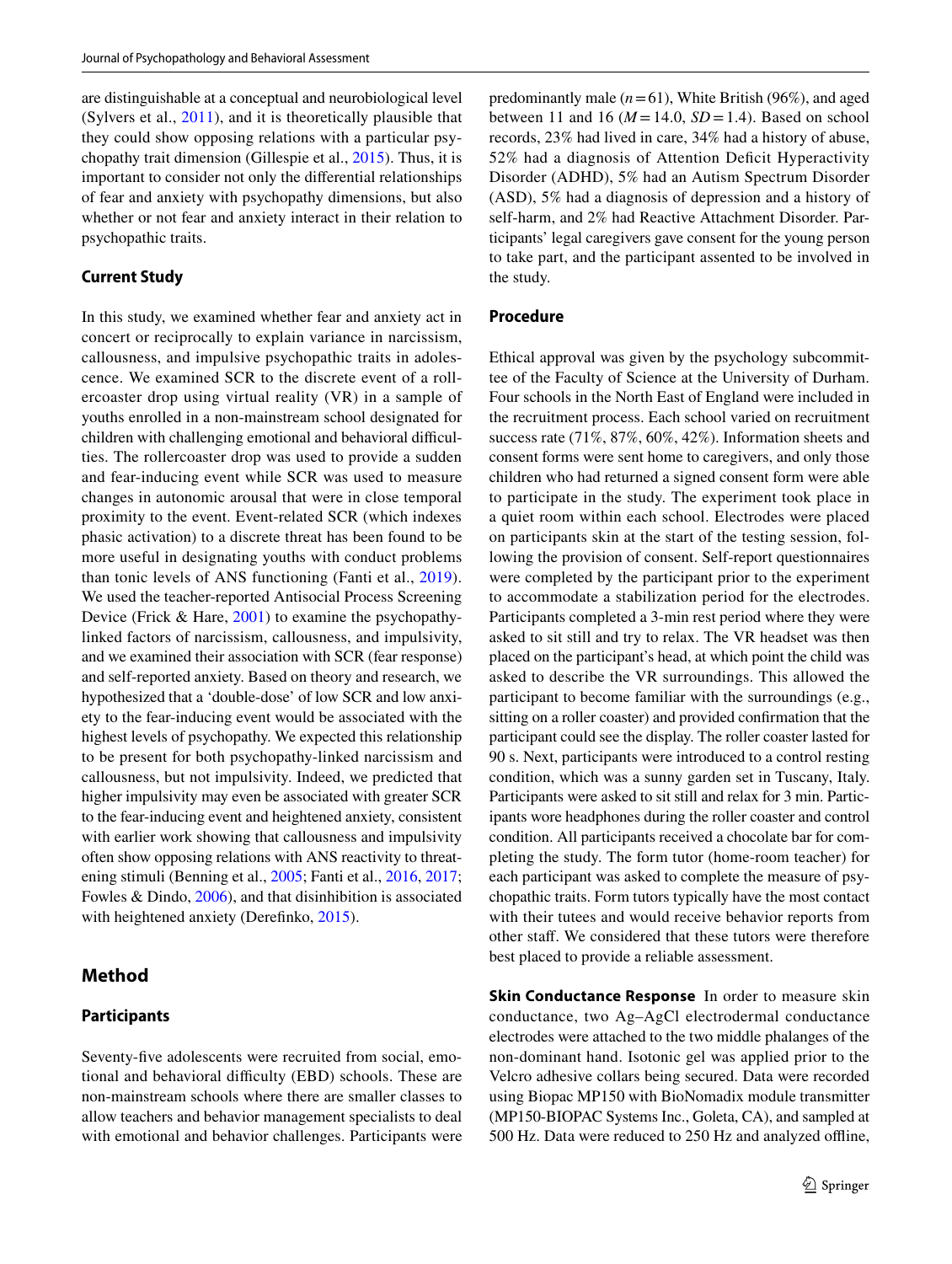using Biopac's Acknowledge 4.3 software. Skin conductance was recorded using a low-pass flter of 1 Hz and a gain of 5 µS/V. The waveform was smoothed at 1000 samples. SCR was calculated by examining the peak change in skin conductance  $(0.05 \mu s)$  or greater) within a latency window of 1 to 4 s, measured from reaching the height of the drop in the roller coaster. Only one value was below 0.05 µs and this was scored as zero. All other values ranged from 0.05 (one participant) to 1.88, suggesting that almost all participants responded to the roller coaster drop. Figure [1](#page-3-0) illustrates the timing of responses that were coded. We measured eventrelated SCR, since it allows for measuring discrete responses following a fearful event.

**Fear-Induction** To safely measure emotional and physiological reactivity to a fear inducing event, participants experienced a 90 s VR roller coaster. A roller coaster was selected as it is age and ethically appropriate to administer to children and adolescents for inducing a fearful response. Furthermore, in support of a roller coaster being a marker for fear (or fearlessness), the most widely used self-report measures often include roller coaster items (see the Fear Survey Schedule and the Situated Fear Questionnaire; Arrindell et al., [1984](#page-9-8)). The VR headset, the Oculus Rift, has an 18 cm 3D screen (allowing for 100 degrees of direct view) with low latency 360-degree head tracking capabilities. The headset is comfortable and lightweight, which makes the headset suitable for ages 7 years and up. Participants wore noise cancelling headphones while they were wearing the headset. The roller coaster video (RiftCoaster; Oculus, [2013](#page-10-15)) lasted for 90 s, with steep drops, tunnels, turns, and jumps. We examined SCR to the frst drop.



<span id="page-3-0"></span>**Fig. 1** Timeline for event-related analysis of skin conductance. Note **a** is onset of event (top of rollercoaster when drop height is revealed; **b** marks the 1–4 s time window when any increase (over .05 microsiemens) in skin conductance was taken as the onset **d** of an eventrelated SCR; **c** was taken as the amplitude of the event-related SCR

**Psychopathic Traits** The Antisocial Process Screening Device (APSD; Frick & Hare, [2001\)](#page-10-1) was completed by the child's teacher/form-tutor to measure psychopathic traits. The APSD is a self-report derivative of the Psychopathy Checklist-Revised (Hare, [2003](#page-10-16)), used to measure psychopathic traits in children and adolescents, from both forensic and community populations. The APSD consists of 20-items, with each item rated on a Likert scale from 0 *(Not at all true*) to 2 *(Defnitely true)*. The APSD includes three subscales, with seven items measuring narcissism (e.g., "uses or "cons" other people to get what s/he wants"), six items measuring callousness (e.g., "does not show feelings or emotions"), and fve items measuring impulsivity (e.g., "Engages in risky or dangerous activities"), and. The callousness scale includes fve items that were reverse coded (e.g., "Is concerned about the feelings of others"). In the present sample, the Cronbach's alpha coefficient for the APSD total score  $(0.88)$ , and the three dimensions (narcissism =  $0.84$ ; callousness =  $0.62$ ;  $impulsivity = 0.75$ ) suggests adequate reliability that is consistent with prior research. The callousness subscale showed the lowest reliability out of the three subscales, which has previously been shown across self- and parent-reports (Essau et al., [2006](#page-10-17); Muñoz & Frick, [2007](#page-10-18)).

**Anxiety** The Behavior Assessment Scale for Children, 2nd edition (BASC-2; Reynolds & Kamphaus, [2004\)](#page-10-19) was used to measure anxiety. The BASC-2 is a standardized and norm-referenced self-report rating scale that is widely used among clinicians and researchers. The BASC-2 measures emotional and behavioral functioning and self-perceptions held by children and adolescents. There is robust support for the reliability and validity of the BASC-2 in adolescent samples (Frick et al., [2010](#page-10-20)). The self-report scale takes 20 min to complete, and captures levels of, anxiety, attention problems, attitudes to school/teachers, atypicality, depression, hyperactivity, interpersonal relations, locus of control, relations with parents, self-esteem, self-reliance, sense of inadequacy, and social stress (Reynolds & Kamphaus, [2004\)](#page-10-19). Standardized *t*-scores only for anxiety were used in the present study.

**Experience of VR** We asked participants whether they had ever been on a roller coaster. Thirteen of the 75 adolescents who took part had never been on a roller coaster. Participants were also asked to respond to the following questions using a fve-point Likert scale: "Did you enjoy the roller coaster? How much did your experience in the virtual world seem like your real-world experience? How much were you totally involved/absorbed in what was going on?". The average response values were 2.9, 2.3, and 2.6 respectively. The median was 3 (quite a lot) for enjoyment, 2 (a bit) for matching reality, and 3 (quite a lot) for absorption.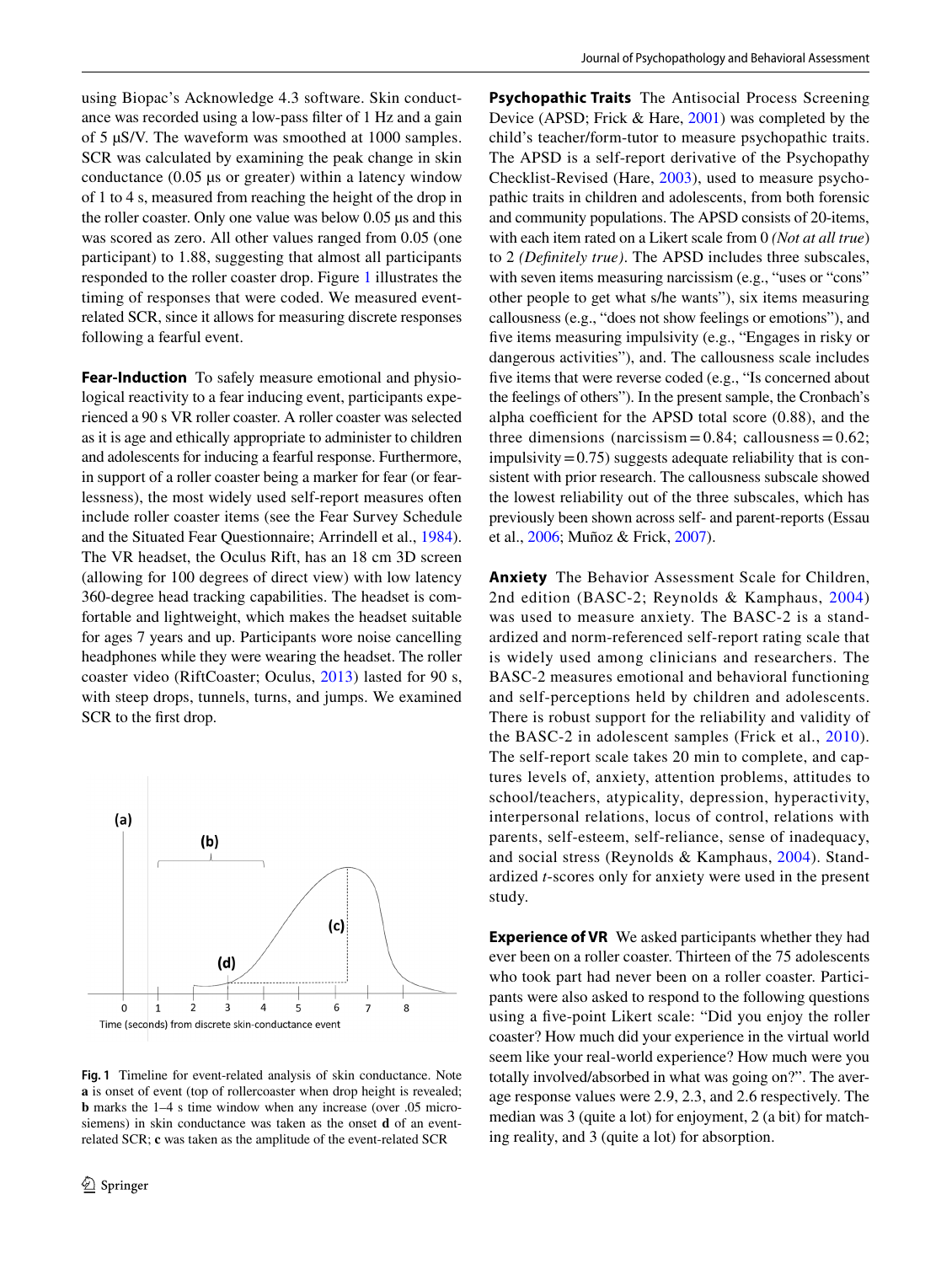#### **Data Analysis Plan**

Descriptive statistics and correlations were conducted using jamovi 1.1.9.0 (The jamovi project, [2019\)](#page-11-4) to examine the zero-order bivariate associations among the main study variables. Regression analyses were conducted in Mplus 7.3 (Muthén & Muthén, [2012](#page-10-21)) using manifest variables with fully saturated models. We used nested models to account for the hierarchical nature of the regressions. Because fullinformation maximum-likelihood models with robust standard errors were used, Satorra-Bentler scaled chi-square diference test for MLR (Asparouhov & Muthén, [2010\)](#page-9-9) were used to understand diferences between the steps of the regression. Regression analyses were also supported by the additional R modules *car* (Fox & Weisberg, [2018\)](#page-10-22) and *emmeans* (Lenth, [2018\)](#page-10-23) in jamovi 1.1.9.0 (The jamovi project, [2019](#page-11-4)), which has a core language in R (RCore Team, [2018\)](#page-10-24). These were used to conduct post-hoc tests of the moderation of SCR. Two participants refused to complete the roller coaster, so they were not included in the regression analyses. Additionally, only 59 participants completed the self-report anxiety measure. Thus, regression analyses that included anxiety were based on this sub-sample of participants.

To test whether there was an interaction between anxiety and SCR to the roller coaster drop in predicting psychopathic traits, we ran a hierarchical regression with narcissism, callousness, and impulsivity trait scores as dependent variables in the model. The presence of a signifcant interaction would suggest that the anxiety-psychopathy association was moderated by SCR. Because 32% of the sample were taking medication, and this can infuence cardiovascular psychophysiological measures (e.g., Ritalin), current medication use was controlled for in the analyses. Step 1 of the regression model regressed the three psychopathy subscales on medication, anxiety, and SCR. The covariation among the psychopathy subscales was modeled as part of the regression to control for the covariance among narcissism, callousness, and impulsivity. Step 2 included the multiplicative term of anxiety \* SCR to the drop as a statistical predictor. Following a signifcant Satorra-Bentler chi-square diference test, we conducted post-hoc testing of the signifcant moderation efect in jamovi. This was done by solving the regression equation by inserting values of SCR that were one standard deviation below the mean, at the mean, and one standard deviation above the mean (see Holmbeck, [2002](#page-10-25)). The simple slopes were calculated and plotted using the *medmod* package for R within jamovi. Bootstrapped standard errors were calculated with 10,000 samples.

#### **Results**

Table [1](#page-4-0) shows the descriptive statistics. SCR to the drop was positively skewed (*Z*=5.13). After performing a square root transformation, skewness was reduced to 0.595 (*SE*=0.281). Examination of violin plots and boxplots revealed that the variable approximated a normal distribution with no outliers. Means and standard deviations are shown in Table [1](#page-4-0) and SCR mean and standard deviation are given for the nontransformed variable to aid comparison with other studies.

Correlations noted in Table [1](#page-4-0) showed that, although not signifcant, greater SCR to the drop was associated with higher levels of narcissism and lower levels of callousness. Narcissism was positively and signifcantly associated with child-reported anxiety, but the positive association between impulsivity and anxiety did not reach signifcance; nor did the negative association between callousness and anxiety. There was a small positive association between SCR and anxiety, but it was not signifcant. Of importance, there were no signifcant associations between SCR and reports of enjoyment of the roller coaster experience  $(r=0.18,$ *p*=0.156), VR matching reality (*r*=0.19, *p*=0.140), or absorption in the VR experience  $(r=0.03, p=0.817)$ . This suggests that the SCR to the drop was not infuenced by positive afect or any variation in participants' perceptions of the roller coaster as matching reality. Teacher reports

|                                 | 1       | $\mathbf{2}$ | 3         | $\overline{\mathbf{4}}$ | 5    | 6     | 7             |
|---------------------------------|---------|--------------|-----------|-------------------------|------|-------|---------------|
| 1. SCR to drop                  |         |              |           |                         |      |       |               |
| 2. APSD total                   | $-0.02$ |              |           |                         |      |       |               |
| 3. APSD NAR                     | 0.12    | $0.89***$    |           |                         |      |       |               |
| 4. APSD CU                      | $-0.13$ | $0.64***$    | $0.37**$  |                         |      |       |               |
| 5. APSD IMP                     | $-0.01$ | $0.82***$    | $0.65***$ | $0.32**$                |      |       |               |
| 6. Anxiety                      | 0.13    | 0.18         | $0.27*$   | $-0.06$                 | 0.19 |       |               |
| 7. Gender $(1 = \text{female})$ | $-0.02$ | $-0.04$      | 0.03      | $-0.25*$                | 0.00 | 0.22  |               |
| Mean                            | 0.46    | 20.90        | 6.78      | 5.84                    | 6.58 | 53.50 | $Male = 84\%$ |
| <b>SD</b>                       | 0.41    | 7.82         | 3.76      | 2.27                    | 2.39 | 11.60 |               |

*APSD* Antisocial Process Screening Device (Frick & Hare, [2001\)](#page-10-1), *NAR* narcissism, *CU* callous-unemotional, *IMP* impulsivity

\**p* < .05, \*\**p* < .01, \*\*\**p* < .001. Associations with gender were conducted with Spearman's rank correlations

<span id="page-4-0"></span>**Table 1** Descriptive statistics and zero-order correlations for main study variables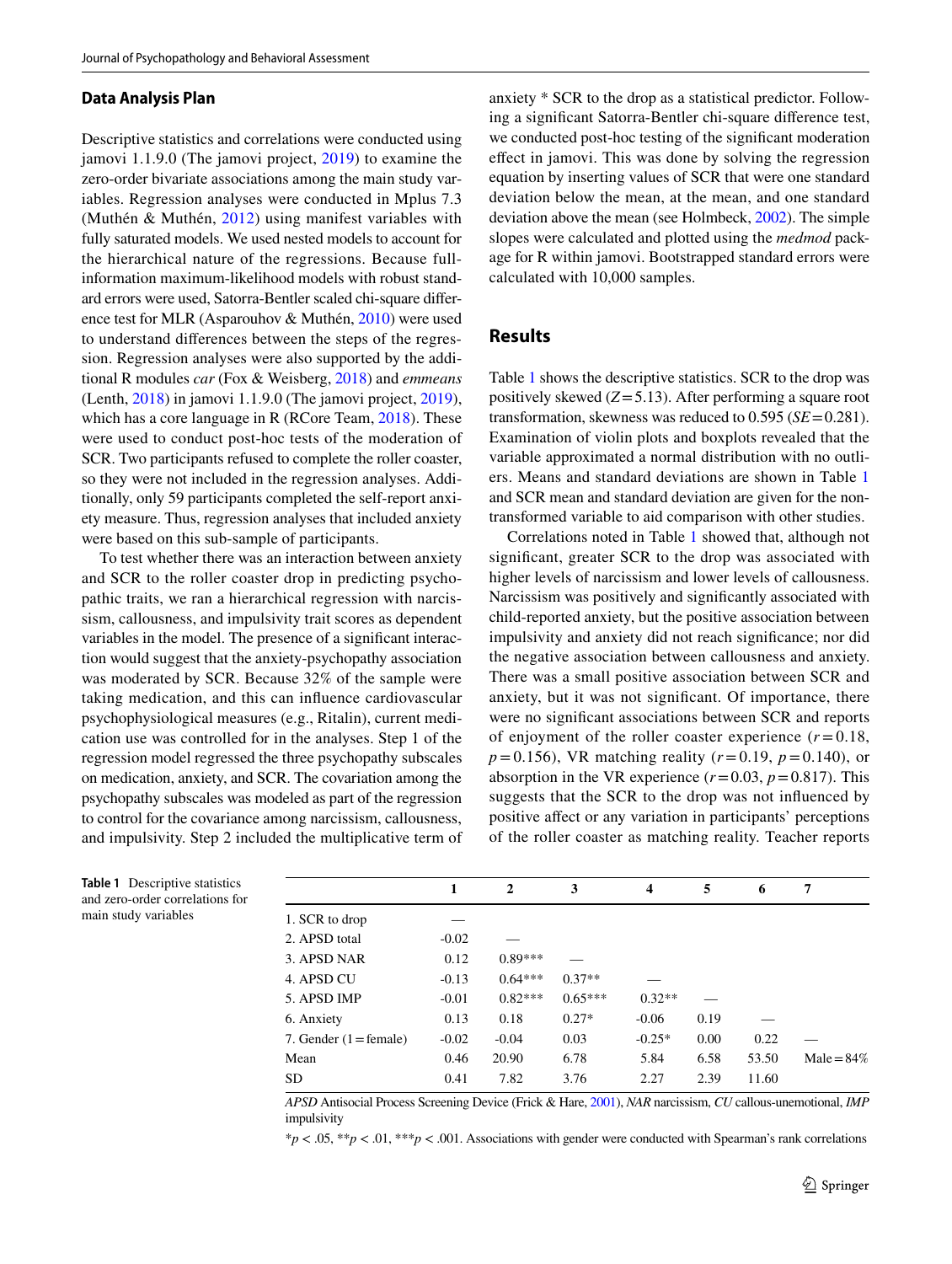indicated that boys showed higher levels of callousness, but because of the low number of girls recruited to this study we did not control for gender.

## **Are There Significant Associations of Psychopathy Swith SCR and Anxiety and Their Interaction?**

The results of regression models including SCR to the drop, anxiety and their interaction as predictors of psychopathic traits are summarized in Table [2.](#page-5-0) These included unstandardized beta estimates, standard errors, and 95% confdence intervals. None of the regression estimates were signifcant for Step 1, which included medication, anxiety and SCR. When comparing the two models (the nested model without the interaction and the model with the interaction), there was a signifcant change in the model ft (Satorra-Bentler chi-square difference test for  $-2LL = 9.62$ , df = 3,  $p < 0.025$ ). Figures [2](#page-6-0), [3,](#page-6-1) and [4](#page-7-0) show the interaction plots for all psychopathy subscales of narcissism, callousness, and impulsivity, respectively. Only the beta value for the interaction predicting callousness was signifcant, and there was a 10% increase in R-square from Step 1 to 2. Indeed, in examining the interaction plot of narcissism, all plot lines show a positive slope, suggesting that SCR does not moderate the association between anxiety and narcissism. Post-hoc testing of the simple slopes predicting callousness showed that the simple slope of anxiety statistically predicting levels of callousness was signifcant at low levels (-1SD) of SCR (estimate=-0.07, SE=0.03, 95%CI=-0.12, -0.004, *Z*=-2.27,  $p=0.023$ ), but not at the mean of SCR (estimate = 0.001, SE=0.03, 95%CI=-0.05, 0.05, *Z*=0.03, *p*=0.973), or at high levels  $(+1SD)$  of SCR (estimate = 0.07, SE = 0.04, 95%CI=-0.01, 0.15, *Z*=1.72, *p*=0.085). A double-dose of low SCR to the drop (indicative of low fear) and low anxiety was associated with the highest levels of callousness.

## **Discussion**

Psychopathy is a multidimensional construct consisting of narcissistic, callous, and impulsive tendencies (Salekin, [2016,](#page-10-2) [2017\)](#page-10-3). These trait dimensions have been found to show diferential relations with indices of emotion processing and physiological reactivity, with a particular emphasis on the experience of fear. In the present study, we aimed to examine whether fear and anxiety act in concert or reciprocally to explain variance in narcissism, callousness, and impulsive psychopathic traits in adolescence. We used a measure of physiological reactivity to a VR roller coaster drop event as an index of fear reactivity, and asked participants to self-report their experiences of anxiety. In line with expectations, we found that callousness was related to a double-dose of low SNS reactivity, in the form of low SCR to a fear-inducing drop on a VR roller coaster, and low

|                      | <b>APSD NAR</b> |                          |      | <b>APSD CU</b> |                 |      | <b>APSD IMP</b> |                         |      |
|----------------------|-----------------|--------------------------|------|----------------|-----------------|------|-----------------|-------------------------|------|
| Step 1               | beta            | 95%CI                    | SE   | beta           | 95%CI           | SE   | beta            | 95%CI                   | SE   |
| Anxiety              | 0.08            | $-0.01, 0.17$            | 0.05 | $-0.01$        | $-0.06, 0.04$   | 0.03 | 0.04            | $-0.03$ ,<br>0.10       | 0.03 |
| Meds:                |                 |                          |      |                |                 |      |                 |                         |      |
| $Yes - No$           |                 | $-0.86$ $-2.67, 0.95$    | 0.92 | $-0.65$        | $-1.80, 0.51$   | 0.59 | $-0.18$         | $-0.43$ ,<br>1.07       | 0.64 |
| <b>SCR</b> Drop      |                 | $1.66$ $-2.31, 5.62$     | 2.02 | $-1.29$        | $-3.79, 1.21$   | 1.27 | 0.61            | $-1.44.$<br>2.66        | 1.05 |
| Step 2               |                 |                          |      |                |                 |      |                 |                         |      |
| Anxiety              |                 | $-.001 -0.20, 0.20$      | 0.10 | $-0.15*$       | $-0.25, -0.05$  | 0.05 | 0.03            | $-0.11$ ,<br>0.16       | 0.07 |
| Meds:                |                 |                          |      |                |                 |      |                 |                         |      |
| $Yes - No$           |                 | $-0.72$ $-2.57$ , 1.12   | 0.95 | $-0.41$        | $-1.59, 0.77$   | 0.60 |                 | $-0.16 -1.43$ ,<br>1.10 | 0.65 |
| <b>SCR</b> Drop      |                 | $-5.94$ $-22.39$ , 10.50 | 8.39 | $-15.00*$      | $-24.43 - 5.56$ | 4.81 | $-0.41$         | $-11.38,$<br>10.55      | 5.60 |
| <b>SCR X Anxiety</b> | 0.14            | $-0.16, 0.43$            | 0.15 | $0.25*$        | 0.09, 0.41      | 0.08 | 0.02            | $-0.17$ ,<br>0.21       | 0.10 |
| Step 1 $R^2$         |                 | .10                      |      |                | .04             |      |                 | .04                     |      |
| Step 2 $R^2$         |                 | .12                      |      |                | .14             |      |                 | .04                     |      |

*APSD* Antisocial Process Screening Device, *NAR* narcissism, *CU* callous-unemotional traits, *IMP* impulsivity, *SCR* skin conductance response

 $\degree p < .05$ 

<span id="page-5-0"></span>**Table 2** Hierarchical regressions regressing psychopathy subscales on levels of anxiety and fear (SCR to the roller coaster drop) and their interaction, while controlling for

medication use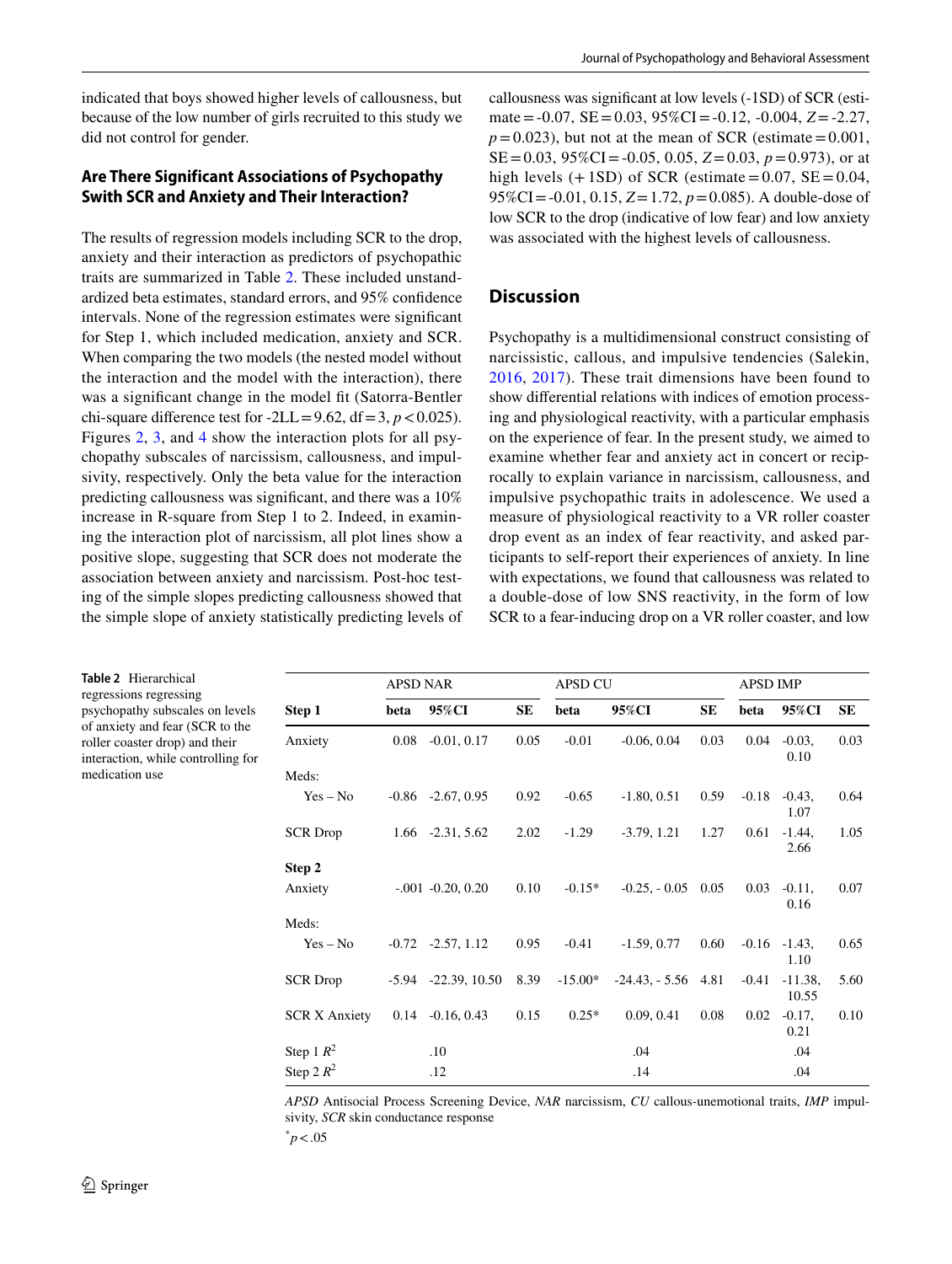<span id="page-6-0"></span>**Fig. 2** Plot showing the moderating efect of fear (SCR to drop) on the association between anxiety and narcissism (APSD NAR)



anxiety. Although zero-order associations showed that narcissism was positively associated with anxiety, there were no signifcant relations of either narcissism or impulsivity with SCR. The interaction effects between anxiety and SCR to the drop in predicting narcissism and impulsivity were also nonsignifcant. Although narcissism and impulsivity showed nonsignifcant positive associations with anxiety, these associations were not moderated by SCR. These fndings further our understanding of psychopathy dimensions and afective responses to threat, both in terms of peripheral psychophysiological responding and in terms of trait-anxiety.

Prior to interpreting the fndings fully, it is necessary to outline the mechanisms of SCR. SCR has diverse mechanisms as an index of SNS reactivity. The VR task in the present study involved sitting on a VR roller coaster, watching the roller coaster in frst-person perspective while it ascended slowly to the top of a mountain, and then watching it descend quickly through a fantasy valley. An increase

<span id="page-6-1"></span>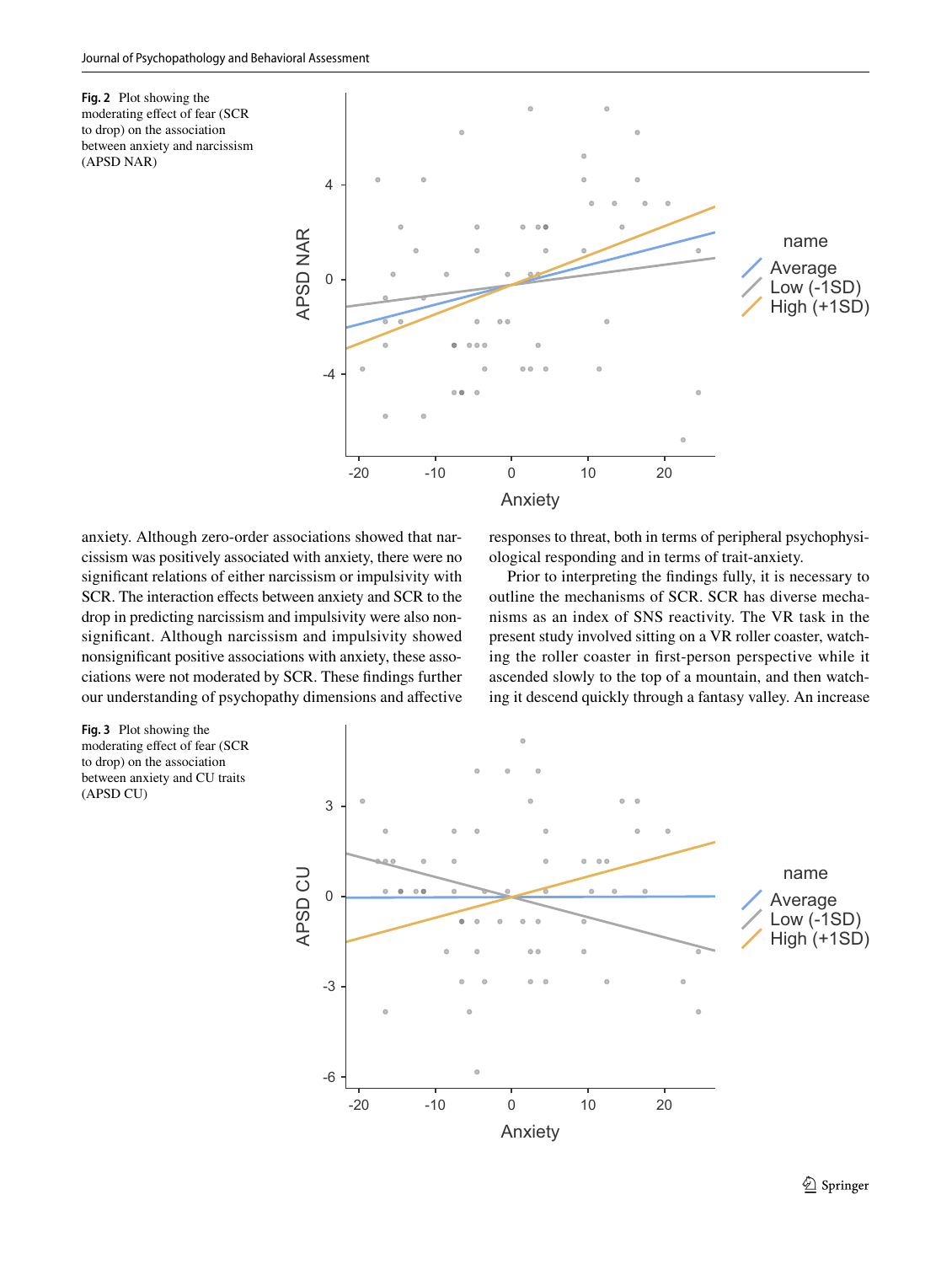<span id="page-7-0"></span>



in SC (i.e., SCR) could indicate an increase in attention, an increase in emotional arousal (through an increase in fear, threat, or excitement), or an increase in efortful control that might lead to an increase in peripheral SNS activation. Since we marked the timing of the event across all participants, we ensured that physiological responses (i.e., the SCR) were locked to the drop event. However, the emotional salience of the event can also vary based on novelty, familiarity, personal signifcance, potential anticipation of reward, memory recall, and attentional and cognitive effort (Critchley, [2002](#page-9-3)). The results that we report here suggest that the associations we found are unlikely to refect enjoyment or absorption with the VR roller coaster, as there were no significant associations between SCR to the drop and enjoyment and absorption with the stimulus.

SCR was chosen for its role in measuring fearful arousal. Prior research has shown that low event-related SCR was associated with greater ventromedial prefrontal cortex (vmPFC) activation (Zhang et al., [2014\)](#page-11-5), suggesting that vmPFC activation helps to curb fear-related responses (Nili et al., [2010](#page-10-26)). Additionally, while SCR appears to be negatively associated with activity largely in the posterior vmPFC, positive associations with SCR were mainly found in areas of the brain associated with anxiety (Zhang et al., [2014](#page-11-5)). Based on the above, we expect that SCR to the roller coaster drop refects a measure of threat or fearful arousal.

Our results for the narcissism dimension are consistent with earlier work showing that participants who score higher on the narcissism dimension experience greater anxiety (Barry & Malkin, [2010;](#page-9-10) Lee-Rowland et al., [2020\)](#page-10-27). Lee-Rowland et al. [\(2020](#page-10-27)) proposed that youths with high levels of narcissism may exert superiority over others and protect their self-image due to a sense of insecurity and high levels of anxiety. This tendency to exert superiority over others may lead to increased aggressiveness and attempts to dominate others (Barry et al., [2007;](#page-9-11) Golmaryami & Barry, [2010](#page-10-28); Washburn et al., [2004\)](#page-11-6). The absence of an association between narcissism and SCR is surprising in light of previous research showing a reduction in SCR in anticipation of, and in response to, an aversive stimulus (Isen et al., [2010;](#page-10-8) Wang et al., [2012,](#page-11-2) [2015](#page-11-3)). Recently, for example, MacDougall et al. ([2019\)](#page-10-10) showed that grandiose/manipulative traits (roughly equivalent to psychopathy-linked narcissism) were associated with heightened SCR during anticipation of, and in response to, an aversive event (white noise). However, previous studies have predominantly tested these effects in samples of boys, and our fndings suggest that these efects may difer in mixed samples of boys and girls. It is also noteworthy that the task used in the present study could be interpreted as thrilling rather than aversive, which may elicit a diferent pattern of relations with physiological responding.

In contrast to the results for narcissism, callousness was related to measures of emotional experience that indicate low peripheral reactivity in response to a fear inducing stimulus as well as low anxiety. Our results are largely consistent with the findings of MacDougall et al. ([2019](#page-10-10)). In their study, callousness was related to lower SCR during the anticipatory period where youths were not alerted to the subsequent arrival of the aversive stimulus (MacDougall et al., [2019\)](#page-10-10). Yet, our own results go beyond these findings to also show that anxiety was associated with callousness, but only at low levels of SCR to the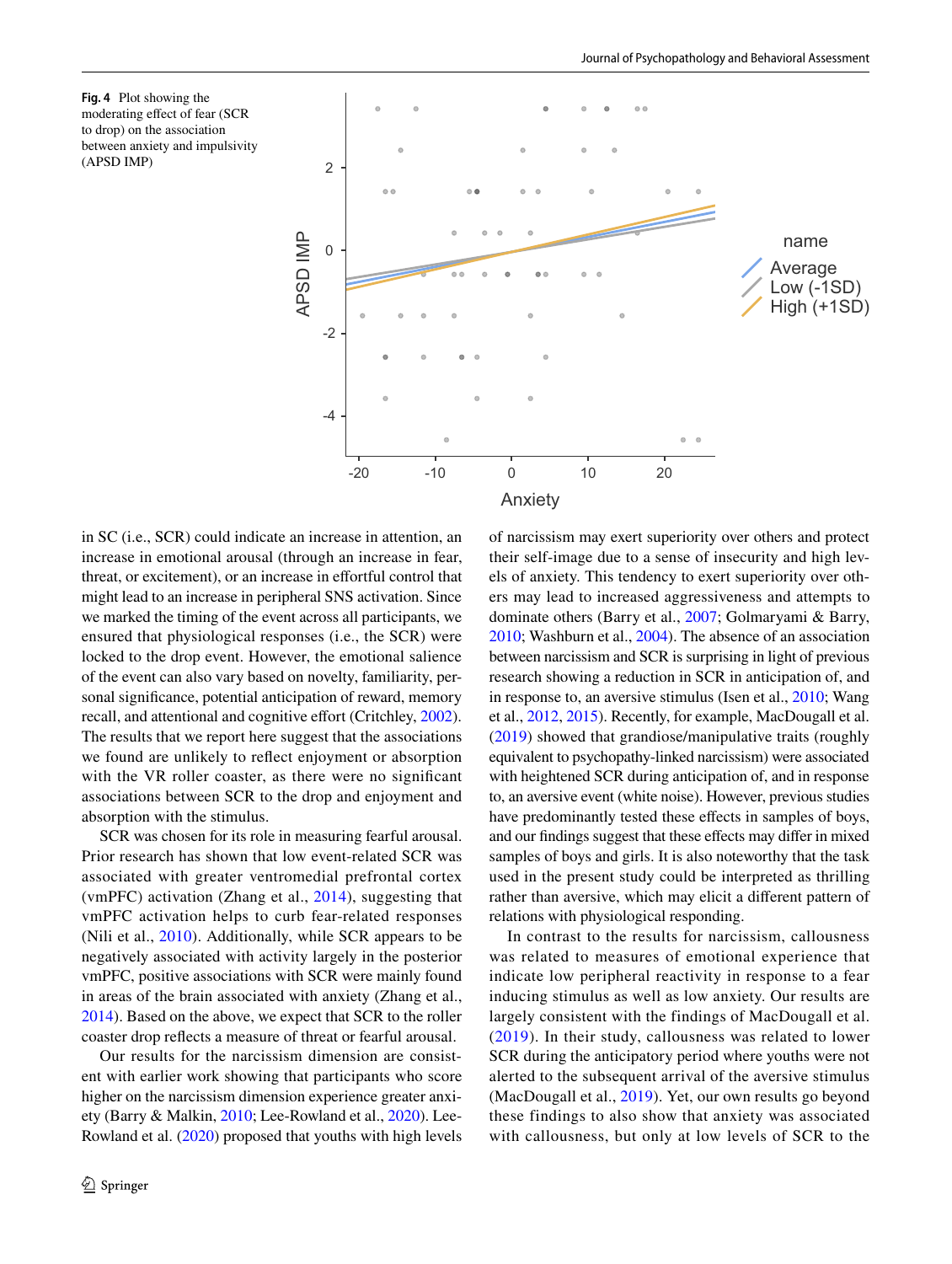fear inducing event. Thus, it is possible that youths who are more callous might down-regulate their arousal in the face of fear or threat and could be less prone to feelings of anxiety. Indeed, Thomson et al. ([2019\)](#page-11-7) found evidence for heightened emotion regulation for youths high on callous-unemotional traits when measuring PNS activity (i.e., augmentation of respiratory sinus arrhythmia) while experiencing the entire duration of a real-3D TV and VR roller coaster. This has led to proposals regarding the usefulness of measuring ANS activity or reactivity to aid the assessment of callousness and interventions targeting socioemotional functioning during social affiliation (Wagner & Waller, [2020\)](#page-11-8). Our findings reported here may help to explain a link between callousness and insensitivity to punishment (Muñoz & Frick,  $2012$ ), whereby youths who fail to respond to fear or threat with a sympathetic response may find it hard to remember and learn from negative events, leading to difficulties in early socialization (Fowles & Kochanska, [2000](#page-10-30); Kochanska, [1993\)](#page-10-31).

Our results showed that the impulsivity dimension was unrelated to either SCR to the fear inducing event or anxiety. These fndings are largely consistent with earlier work, with most reports documenting the absence of statistically signifcant association between SCR and the impulsivity features of psychopathy in children (Isen et al., [2010;](#page-10-8) MacDougall et al., [2019](#page-10-10)). Taken together, these fndings suggest that electrodermal reactivity may not represent a reliable, biological marker of impulsivity. The absence of an association between impulsivity and SCR in study might also refect the nature of the stimulus used in this study, which employed a thrilling roller coaster drop, and earlier work that has presented anger inducing stimuli and has required a behavioral response (Tangney et al., [2004](#page-11-9)).

There are several limitations to note in interpreting our fndings. First, although this was a sample with emotional and behavioral difficulties, we did not perform any diagnostic testing for conduct problems. It is important to note that research suggests that fndings difer for those with callousunemotional traits in the presence versus absence of conduct disorder (Fanti et al., [2017](#page-10-9), [2018\)](#page-10-32), and diagnoses of conduct disorder should therefore be considered in future research. Our sample also showed high rates of ADHD, and some participants had existing diagnoses of ASD, reported taking medication, and had histories of abuse. Although rates of comorbid disorders and histories of medication and abuse are common in samples of children with emotional and behavioral difficulties, and our sample is therefore representative of the realities of working with these populations, these factors may make replication in other samples more difficult. Other problems in affective functioning, for example low or depressed mood, were not assessed here but should be examined in future studies.

Other limitations related to the measures that we used. For example, our measure of callousness was only moderately internally consistent. Despite some doubts in the present sample, this subscale has shown stability over time, as would be expected for a measure of personality traits (Muñoz & Frick, [2007\)](#page-10-18), and shows prospective relations with antisocial behavior over and above the other psychopathy trait dimensions (Muñoz & Frick, [2007](#page-10-18)). A further limitation arises from the use of a single drop event in the VR based roller coaster, meaning that our analyses were based on a single-item measure of SCR. Although data from other drop events during the roller coaster could be used, problems with habituation led to little variance in reactivity to the drop. This task was also used to capture reactivity to a fear inducing event, and the presence versus absence of fear has been linked in particular with the callousness features of psychopathy (Cardinale et al., [2020](#page-9-1)). Thus, other VR settings that elicit emotions other than fear or the thrill and excitement of a roller coaster may be associated with diferent patterns of physiological reactivity, and diferent relations with psychopathic traits. Finally, we had a relatively small sample owing to the difficulty in conducting psychophysiological studies using VR within schools. However, one of the strengths of the study is the relationships with school headteachers and teachers. The cooperation with multiple school officials also meant that recruitment of a specialist group of youths was successful.

The VR context provided us with an opportunity to examine children's psychophysiological responses under more realistic conditions compared to using flm clips, static pictures, or contrived threatening events (where there are no real consequences). It would have been difficult to collect psychophysiological responses on a real-life roller coaster, but a fantasy world can easily be created that leads to physiological sensations in VR. One noteworthy prior study has also examined responses to a real-life fear-inducing event. During fve emotionally evocative life events (e.g., getting inoculated), adolescent youths with psychopathic traits showed specifc reductions in selfreported fearfulness (Marsh et al., [2011](#page-10-33)). However, in that study, the authors did not examine the consistency of selfreported fear with physiological reactivity. The benefts of using VR have been argued to be "making the impossible, possible" (to create environments that would be hard or impossible to recreate outside of the realm of imagination), "making the possible, safer" (one can explore dangerous or threatening scenarios in complete safety) and "making the possible more safe, more practical and more effective" (Negen, [2018](#page-10-34)). Thus, using VR could have intervention and research implications, especially when used in combination with psychophysiological techniques to understand arousal and afect regulation processes under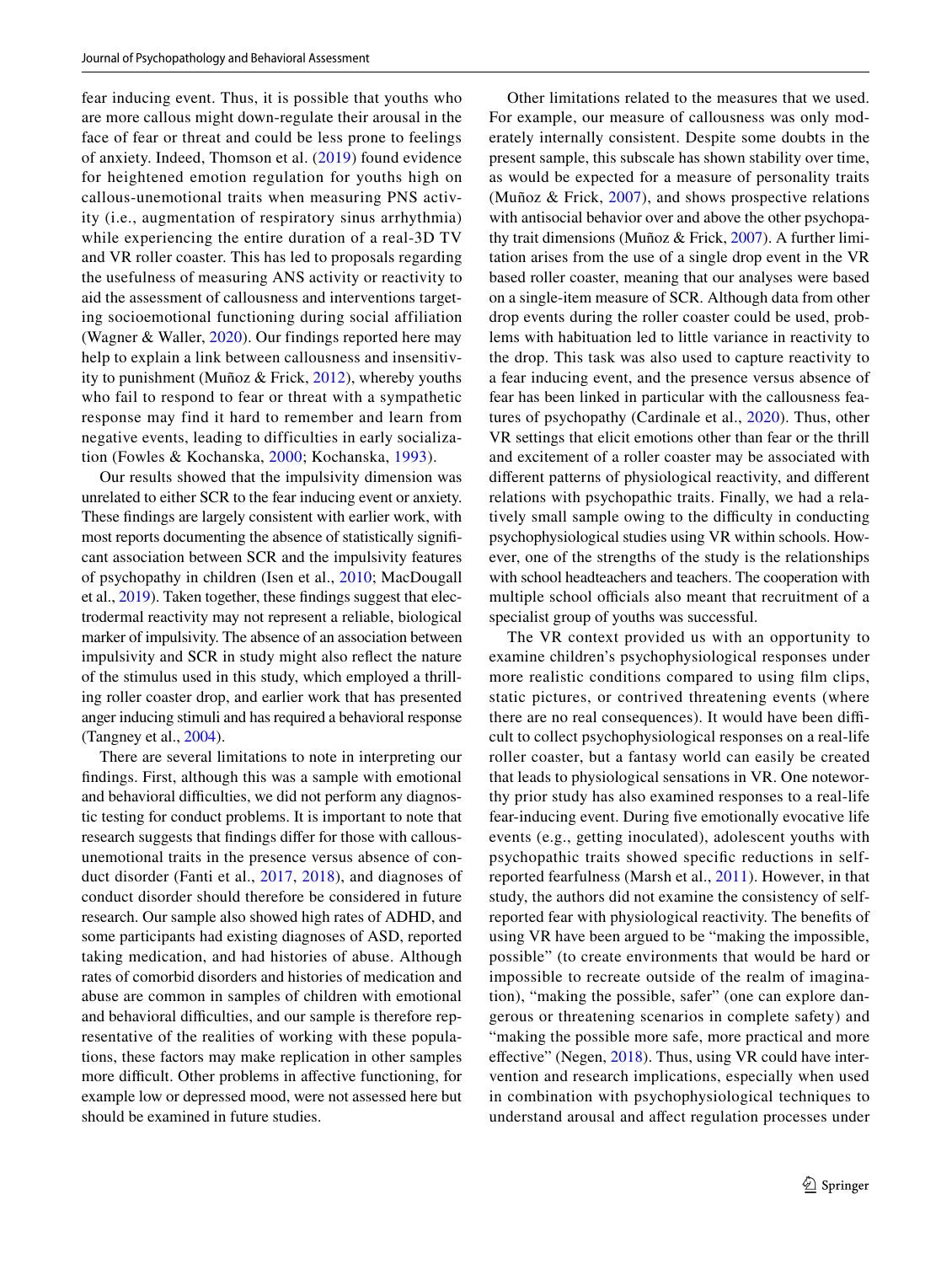Youths who score highly on diferent psychopathy trait dimensions may present cause for concern in different ways. By taking a dimensional approach to understanding the relationship of narcissistic, callous, and impulsive psychopathic traits with SCR, we were able to demonstrate differential relations of psychopathic traits with fear reactivity and self-reported anxiety. In sum, we found that narcissism, in this multi-health problem group, was associated with anxiety but not with the response to a thrilling event of a roller coaster, while callousness was related to a dampening of emotions across measures of fear reactivity and anxiety, and impulsivity was not signifcantly associated with either SCR or anxiety. The fnding that higher levels of the afective component of psychopathy (i.e., callousness) were related to low anxiety and low SCR may be of importance for understanding the aggressive and antisocial behaviors associated with callousness, but the uniqueness of our sample means that more research is needed. As noted by Fanti [\(2018](#page-10-36)), the psychopathy trait dimensions are diferentially associated with emotional and physiological reactivity, and our fndings suggest that simultaneous measurement of internal emotional states may also be of considerable importance. Future work should also consider that ANS activation been found to be inconsistently related to brain activation across peripheral organs (Eisenbarth et al., [2016\)](#page-9-12), and so triangulating across diferent peripheral ANS measures (i.e., SCR, respiratory sinus arrhythmia, etc.) may be fruitful. Using VR may be one way to not only test emotional responses to frightening events, but it may also be of potential use in interventions.

**Acknowledgements** We want to acknowledge the staff and families at the schools where this research took place. We thank you for participating. A special thanks to Elijah Centifanti for their help in creating drawings that we used in the paper.

**Funding** This study was funded by Wolfson Research Institute for project "Exploring the role of fearlessness in callous-unemotional traits" provided to the frst author. The last author's work on this article was supported, in part, by the Centers for Disease Control and Prevention; 1R01CE003296-01; 1NU17CE010030; 5K01CE00316.

## **Declarations**

**Ethical Approval** All procedures performed in studies involving human participants were in accordance with the ethical standards of the institutional and/or national research committee and with the 1964 Helsinki declaration and its later amendments or comparable ethical standards.

**Informed Consent** Informed consent was obtained from all individual participants included in the study.

**Conflict of Interest** Luna C.M. Centifanti, Steven M. Gillespie and Nicholas D. Thomson declare that they have no confict of interest.

**Open Access** This article is licensed under a Creative Commons Attribution 4.0 International License, which permits use, sharing, adaptation, distribution and reproduction in any medium or format, as long as you give appropriate credit to the original author(s) and the source, provide a link to the Creative Commons licence, and indicate if changes were made. The images or other third party material in this article are included in the article's Creative Commons licence, unless indicated otherwise in a credit line to the material. If material is not included in the article's Creative Commons licence and your intended use is not permitted by statutory regulation or exceeds the permitted use, you will need to obtain permission directly from the copyright holder. To view a copy of this licence, visit<http://creativecommons.org/licenses/by/4.0/>.

## **References**

- <span id="page-9-8"></span>Arrindell, W. A., Emmelkamp, P. M., & van der Ende, J. (1984). Phobic dimensions: I Reliability and generalizability across samples, gender and nations. *Advances in Behaviour Research and Therapy, 6*(4), 207–254. [https://doi.org/10.1016/0146-6402\(84\)90001-8](https://doi.org/10.1016/0146-6402(84)90001-8)
- <span id="page-9-9"></span>Asparouhov, T., & Muthén, B. (2010). Computing the strictly positive Satorra-Bentler chi-square test in Mplus. *Mplus Web Notes*, *12*.
- <span id="page-9-10"></span>Barry, C. T., & Malkin, M. L. (2010). The relation between adolescent narcissism and internalizing problems depends on the conceptualization of narcissism. *Journal of Research in Personality, 44*(6), 684–690.<https://doi.org/10.1016/j.jrp.2010.09.001>
- <span id="page-9-11"></span>Barry, T. D., Thompson, A., Barry, C. T., Lochman, J. E., Adler, K., & Hill, K. (2007). The importance of narcissism in predicting proactive and reactive aggression in moderately to highly aggressive children. *Aggressive Behavior, 33*, 185–197.
- <span id="page-9-6"></span>Benning, S. D., Patrick, C. J., & Iacono, W. G. (2005). Psychopathy, startle blink modulation, and electrodermal reactivity in twin men. *Psychophysiology, 42*(6), 753–762. [https://doi.org/10.1111/j.](https://doi.org/10.1111/j.1469-8986.2005.00353.x) [1469-8986.2005.00353.x](https://doi.org/10.1111/j.1469-8986.2005.00353.x)
- <span id="page-9-2"></span>Berntson, G. G., Cacioppo, J. T., & Quigley, K. S. (1991). Autonomic determinism: The modes of autonomic control, the doctrine of autonomic space, and the laws of autonomic constraint. *Psychological Review, 98*(4), 459–487.<https://doi.org/10.1037//0033-295X.98.4.459>
- <span id="page-9-4"></span>Blair, R. J. R. (1999). Responsiveness to distress cues in the child with psychopathic tendencies. *Personality and Individual Diferences, 27*, 135–145.
- <span id="page-9-5"></span>Blonigen, D. M., Patrick, C. J., Douglas, K. S., Poythress, N. G., Skeem, J. L., Lilienfeld, S. O., & Krueger, R. F. (2010). Multimethod assessment of psychopathy in relation to factors of internalizing and externalizing from the Personality Assessment Inventory: The impact of method variance and suppressor efects. *Psychological Assessment, 22*(1), 96–107.<https://doi.org/10.1037/a0017240>
- <span id="page-9-1"></span>Cardinale, E. M., Ryan, R. M., & Marsh, A. A. (2020). Maladaptive fearlessness: An examination of the association between subjective fear experience and antisocial behaviors linked with callous unemotional traits. *Journal of Personality Disorders, 35*(Supplement A), 39–56. [https://doi.org/10.1521/pedi\\_2020\\_34\\_486](https://doi.org/10.1521/pedi_2020_34_486)
- <span id="page-9-0"></span>Cleckley, H. (1976). The mask of sanity . St. Louis, MO. *V. Mosby*.
- <span id="page-9-3"></span>Critchley, H. D. (2002). Electrodermal responses: What happens in the brain. *The Neuroscientist, 8*(2), 132–142. [https://doi.org/10.1177/](https://doi.org/10.1177/107385840200800209) [107385840200800209](https://doi.org/10.1177/107385840200800209)
- <span id="page-9-7"></span>Derefinko, K. J. (2015). Psychopathy and Low Anxiety: Meta-Analytic Evidence for the Absence of Inhibition, Not Afect. *Journal of Personality, 83*(6), 693–709. [https://doi.org/10.1111/](https://doi.org/10.1111/jopy.12124) [jopy.12124](https://doi.org/10.1111/jopy.12124)
- <span id="page-9-12"></span>Eisenbarth, H., Chang, L. J., & Wager, T. D. (2016). Multivariate brain prediction of heart rate and skin conductance responses to social threat. *The Journal of Neuroscience, 36*(47), 11987–11998. <https://doi.org/10.1523/JNEUROSCI.3672-15.2016>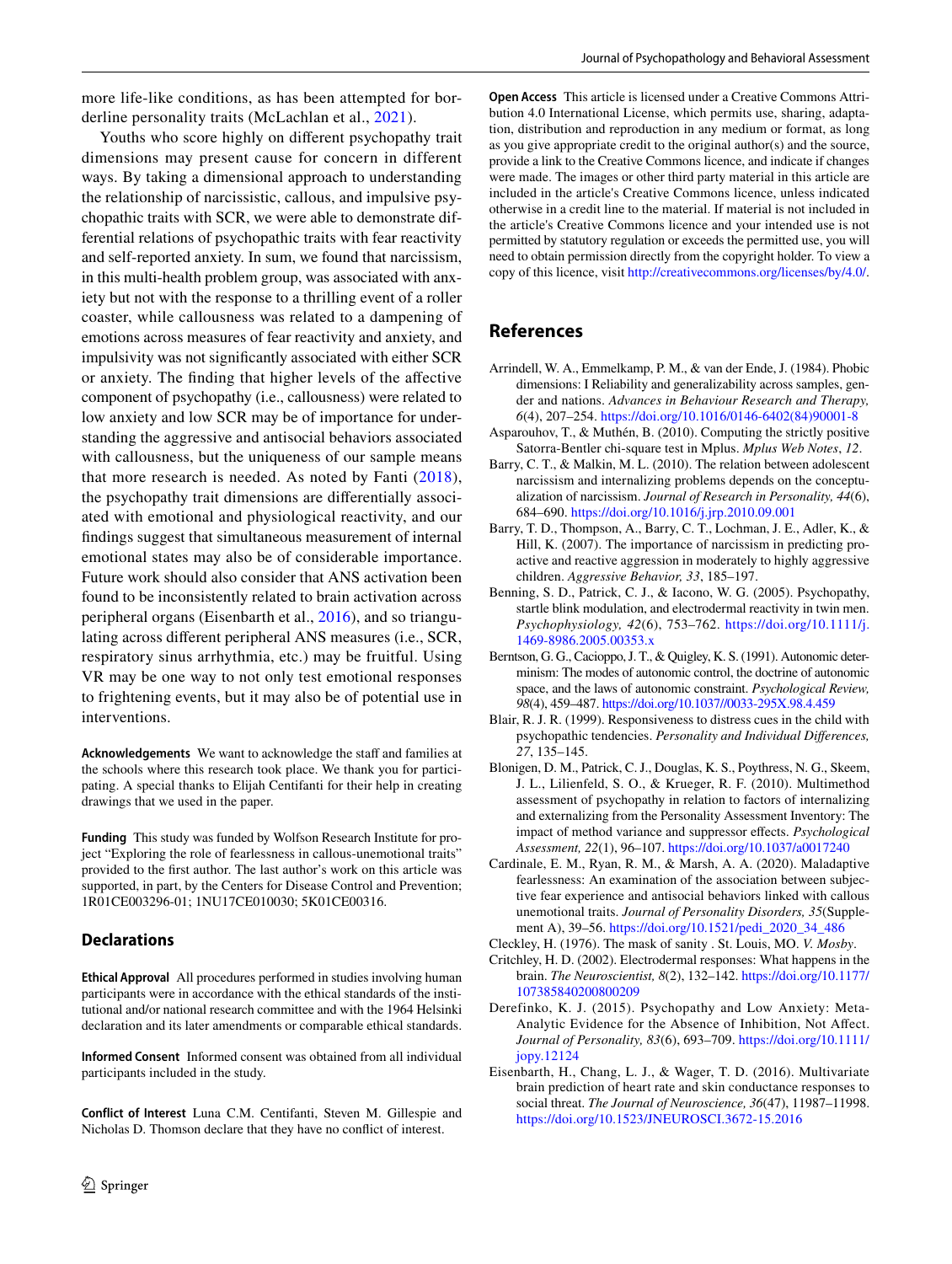- <span id="page-10-17"></span>Essau, C. A., Sasagawa, S., & Frick, P. J. (2006). Callous-unemotional traits in a community sample of adolescents. *Assessment, 13*(4), 454–469.<https://doi.org/10.1177/1073191106287354>
- <span id="page-10-36"></span>Fanti, K. A. (2018). Understanding heterogeneity in conduct disorder: A review of psychophysiological studies. *Neuroscience and Biobehavioral Reviews, 91*, 4–20. [https://doi.org/10.1016/j.](https://doi.org/10.1016/j.neubiorev.2016.09.022) [neubiorev.2016.09.022](https://doi.org/10.1016/j.neubiorev.2016.09.022)
- <span id="page-10-0"></span>Fanti, K. A., Eisenbarth, H., Goble, P., Demetriou, C., Kyranides, M. N., Goodwin, D., & Cortese, S. (2019). Psychophysiological activity and reactivity in children and adolescents with conduct problems: A systematic review and meta-analysis. *Neuroscience and Biobehavioral Reviews, 100*, 98–107. [https://doi.org/10.](https://doi.org/10.1016/j.neubiorev.2019.02.016) [1016/j.neubiorev.2019.02.016](https://doi.org/10.1016/j.neubiorev.2019.02.016)
- <span id="page-10-9"></span>Fanti, K. A., Kyranides, M. N., Georgiou, G., Petridou, M., Colins, O. F., Tuvblad, C., & Andershed, H. (2017). Callous-unemotional, impulsive-irresponsible, and grandiose-manipulative traits: Distinct associations with heart rate, skin conductance, and startle responses to violent and erotic scenes. *Psychophysiology, 54*(5), 663–672.<https://doi.org/10.1111/psyp.12837>
- <span id="page-10-32"></span>Fanti, K. A., Kyranides, M. N., Petridou, M., Demetriou, C. A., & Georgiou, G. (2018). Neurophysiological markers associated with heterogeneity in conduct problems, callous unemotional traits, and anxiety: Comparing children to young adults. *Developmental Psychology, 54*(9), 1634–1649. <https://doi.org/10.1037/dev0000505>
- <span id="page-10-13"></span>Fanti, K. A., Panayiotou, G., Kyranides, M. N., & Avraamides, M. N. (2016). Startle modulation during violent flms: Association with callous–unemotional traits and aggressive behavior. *Motivation and Emotion, 40*(2), 321–333. [https://doi.org/10.1007/](https://doi.org/10.1007/s11031-015-9517-7) [s11031-015-9517-7](https://doi.org/10.1007/s11031-015-9517-7)
- <span id="page-10-14"></span>Fowles, D. C., & Dindo, L. (2006). A dual-deficit model of psychopathy. *Handbook of psychopathy*.
- <span id="page-10-30"></span>Fowles, D. C., & Kochanska, G. (2000). Temperament as a moderator of pathways to conscience in children: The contribution of electrodermal activity. *Psychophysiology, 37*(6), 788–795. [https://doi.](https://doi.org/10.1017/S0048577200981848) [org/10.1017/S0048577200981848](https://doi.org/10.1017/S0048577200981848)
- <span id="page-10-22"></span>Fox, J., & Weisberg, S. (2018). *car: Companion to applied regression*. Computer software, R package.
- <span id="page-10-20"></span>Frick, P. J., Barry, C. T., & Kamphaus, R. W. (2010). Self-Report Inventories. In *Clinical assessment of child and adolescent personality and behavior* (pp. 101–139). Boston, MA: Springer US. [https://doi.org/10.1007/978-1-4419-0641-0\\_6](https://doi.org/10.1007/978-1-4419-0641-0_6)
- <span id="page-10-1"></span>Frick, P. J., & Hare, R. D. (2001). *Antisocial process screening device: APSD*. Multi-Health Systems.
- <span id="page-10-7"></span>Fung, M. T., Raine, A., Loeber, R., Lynam, D. R., Steinhauer, S. R., Venables, P. H., & Stouthamer-Loeber, M. (2005). Reduced electrodermal activity in psychopathy-prone adolescents. *Journal of Abnormal Psychology, 114*(2), 187–196. [https://doi.org/10.1037/](https://doi.org/10.1037/0021-843X.114.2.187) [0021-843X.114.2.187](https://doi.org/10.1037/0021-843X.114.2.187)
- <span id="page-10-12"></span>Gillespie, S. M., Mitchell, I. J., Satherley, R.-M., Beech, A. R., & Rotshtein, P. (2015). Relations of distinct personality traits with anxiety and fear: Findings from ofenders and non-ofenders. *PLoS One, 10*(11), e0143120. [https://doi.org/10.1371/journal.](https://doi.org/10.1371/journal.pone.0143120) [pone.0143120](https://doi.org/10.1371/journal.pone.0143120)
- <span id="page-10-28"></span>Golmaryami, F. N., & Barry, C. T. (2010). The associations of selfreported and peer-reported relational aggression with narcissism and self-esteem among adolescents in a residential setting. *Journal of Clinical Child and Adolescent Psychology, 39*(1), 128–133. <https://doi.org/10.1080/15374410903401203>
- <span id="page-10-16"></span>Hare, R. D. (2003). Manual for the revised psychopathy checklist. In. Toronto, ON, Canada: Multi-Health Systems.
- <span id="page-10-25"></span>Holmbeck, G. N. (2002). Post-hoc Probing of Signifcant Moderational and Mediational Efects in Studies of Pediatric Populations. *Journal of Pediatric Psychology, 27*(1), 87–96. [https://doi.org/10.](https://doi.org/10.1093/jpepsy/27.1.87) [1093/jpepsy/27.1.87](https://doi.org/10.1093/jpepsy/27.1.87)
- <span id="page-10-6"></span>Hoppenbrouwers, S. S., Bulten, B. H., & Brazil, I. A. (2016). Parsing fear: A reassessment of the evidence for fear deficits in

psychopathy. *Psychological Bulletin, 142*(6), 573–600. [https://](https://doi.org/10.1037/bul0000040) [doi.org/10.1037/bul0000040](https://doi.org/10.1037/bul0000040)

- <span id="page-10-8"></span>Isen, J., Raine, A., Baker, L., Dawson, M., Bezdjian, S., & Lozano, D. I. (2010). Sex-specifc association between psychopathic traits and electrodermal reactivity in children. *Journal of Abnormal Psychology, 119*(1), 216–225.<https://doi.org/10.1037/a0017777>
- <span id="page-10-4"></span>Karpman, B. (1941). On the need of separating psychopathy into two distinct clinical types: the symptomatic and the idiopathic. *Journal of Criminal Psychopathology*.
- <span id="page-10-31"></span>Kochanska, G. (1993). Toward a synthesis of parental socialization and child temperament in early development of conscience. *Child Development, 64*, 325–347.
- <span id="page-10-11"></span>Kubak, F. A., & Salekin, R. T. (2009). Psychopathy and Anxiety in Children and Adolescents: New Insights on Developmental Pathways to Offending. *Journal of Psychopathology and Behavioral Assessment, 31*(4), 271–284. [https://doi.org/10.1007/](https://doi.org/10.1007/s10862-009-9144-2) [s10862-009-9144-2](https://doi.org/10.1007/s10862-009-9144-2)
- <span id="page-10-27"></span>Lee-Rowland, L. M., Lui, J. H. L., Bortfeld, D., Barry, C. T., & Reiter, S. (2020). Internalizing problems and their impact on the relation between callous-unemotional traits, narcissism, and aggression. *Aggressive Behavior, 46*(3), 278–286.<https://doi.org/10.1002/ab.21888>
- <span id="page-10-23"></span>Lenth, R. (2018). *emmeans: Estimated Marginal Means, aka Least-Squares Means.* Computer software, R package.
- <span id="page-10-5"></span>Lykken, D. T. (1957). A study of anxiety in the sociopathic personality. *Journal of Abnormal Psychology, 55*(1), 6–10. [https://doi.org/10.](https://doi.org/10.1037/h0047232) [1037/h0047232](https://doi.org/10.1037/h0047232)
- <span id="page-10-10"></span>MacDougall, E. A. M., Salekin, R. T., & Gillen, C. T. A. (2019). Adolescent psychopathy, heart rate, and skin conductance. *Psychophysiology, 56*(6), e13344. <https://doi.org/10.1111/psyp.13344>
- <span id="page-10-33"></span>Marsh, A. A., Finger, E. C., Schechter, J. C., Jurkowitz, I. T. N., Reid, M. E., & Blair, R. J. R. (2011). Adolescents with psychopathic traits report reductions in physiological responses to fear. *Journal of Child Psychology and Psychiatry, and Allied Disciplines, 52*(8), 834–841.<https://doi.org/10.1111/j.1469-7610.2010.02353.x>
- <span id="page-10-35"></span>McLachlan, J., Mehdikhani, M., Larham, B., & Centifanti, L. C. M. (2021). Borderline personality traits and emotion regulation strategies in adolescents: The role of implicit theories. *Child Psychiatry and Human Development*. [https://doi.org/10.1007/](https://doi.org/10.1007/s10578-021-01169-8) [s10578-021-01169-8](https://doi.org/10.1007/s10578-021-01169-8)
- <span id="page-10-18"></span>Muñoz, L. C., & Frick, P. J. (2007). The reliability, stability, and predictive utility of the self-report version of the Antisocial Process Screening Device. *Scandinavian Journal of Psychology, 48*(4), 299–312.<https://doi.org/10.1111/j.1467-9450.2007.00560.x>
- <span id="page-10-29"></span>Muñoz, L. C., & Frick, P. J. (2012). Callous-unemotional traits and their implication for understanding and treating aggressive and violent youths. *Criminal Justice and Behavior, 39*(6), 794–813. <https://doi.org/10.1177/0093854812437019>
- <span id="page-10-21"></span>Muthén, L., & Muthén, B. (2012). *Mplus user's guide (5th ed.)*.
- <span id="page-10-34"></span>Negen, J. E. (2018, April 17). *Using VR in Psychology*. Presented at the VR Workshop, University of Liverpool.
- <span id="page-10-26"></span>Nili, U., Goldberg, H., Weizman, A., & Dudai, Y. (2010). Fear thou not: Activity of frontal and temporal circuits in moments of reallife courage. *Neuron, 66*(6), 949–962. [https://doi.org/10.1016/j.](https://doi.org/10.1016/j.neuron.2010.06.009) [neuron.2010.06.009](https://doi.org/10.1016/j.neuron.2010.06.009)
- <span id="page-10-15"></span>Oculus, V. R. (2013). Oculus Riftcoaster (DK2). Computer software, Oculus.
- <span id="page-10-24"></span>RCore Team. (2018). *R: A Language and envionment for statistical computing* . Computer software, RCore Team.
- <span id="page-10-19"></span>Reynolds, C. R., & Kamphaus, R. W. (2004). BASC-2 Behavior Assessment for Children Manual.
- <span id="page-10-2"></span>Salekin, R. T. (2016). Psychopathy in childhood: Why should we care about grandiose-manipulative and daring-impulsive traits? *The British Journal of Psychiatry, 209*(3), 189–191. [https://doi.org/](https://doi.org/10.1192/bjp.bp.115.179051) [10.1192/bjp.bp.115.179051](https://doi.org/10.1192/bjp.bp.115.179051)
- <span id="page-10-3"></span>Salekin, R. T. (2017). Research review: What do we know about psychopathic traits in children? *Journal of Child Psychology and*